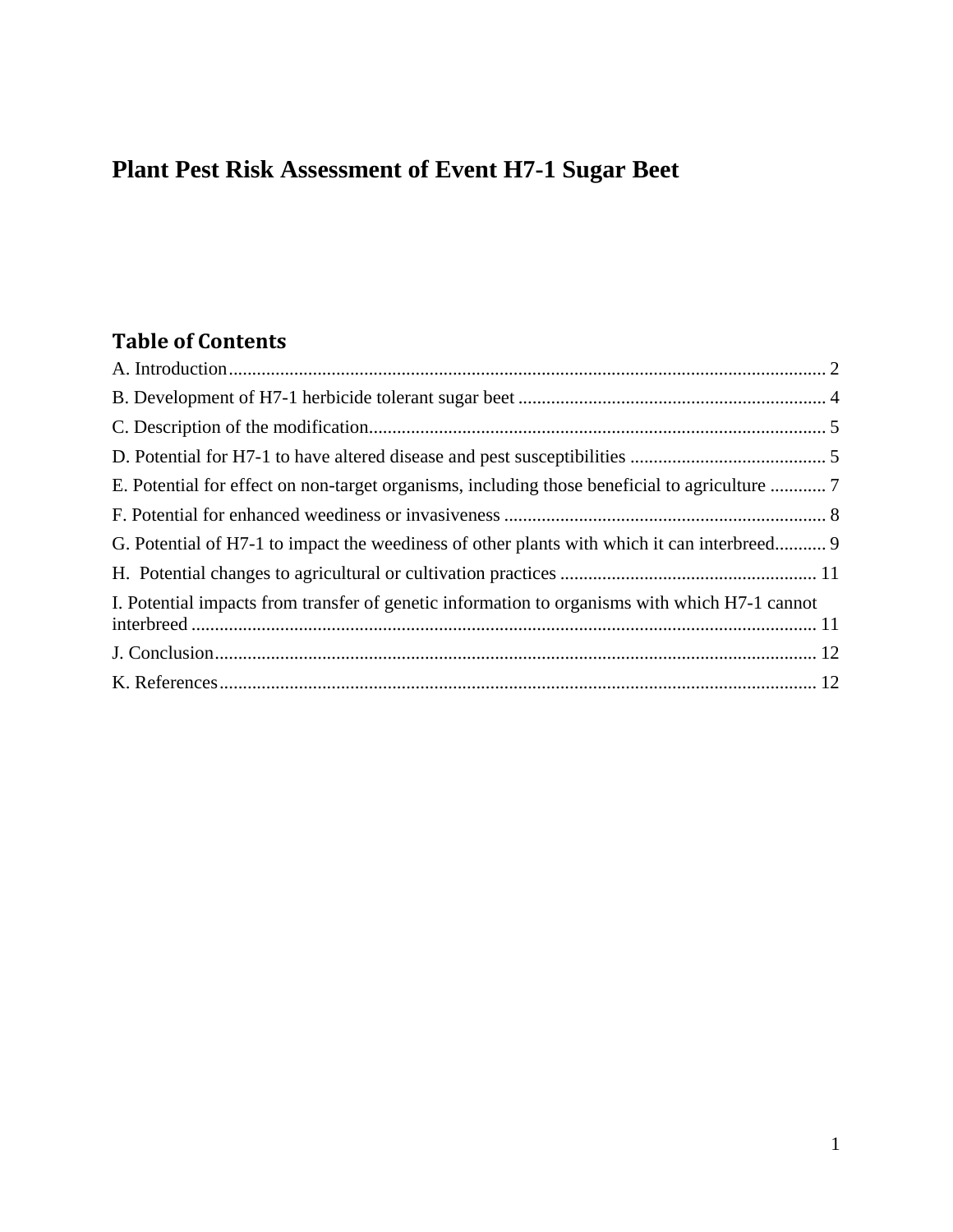## **A. Introduction**

Monsanto Company (St. Louis, MO) and KWS SAAT AG (Einbeck, Germany), petitioned APHIS (APHIS number 03-323-01p) for a determination that genetically engineered (GE) sugar beet (*Beta vulgaris* L. ssp. *vulgaris*) event H7-1 is unlikely to pose a plant pest risk (Monsanto and KWS SAAT AG 2004) and, therefore, should no longer be a regulated article under APHIS' 7 Code of Federal Regulations (CFR) part 340. APHIS administers 7 CFR part 340 under the authority of the plant pest provisions of the Plant Protection Act of  $2000<sup>1</sup>$ . This plant pest risk assessment was conducted to determine if H7-1 is unlikely to pose a plant pest risk.

The initial request was received from Monsanto and KWS SAAT AG in 2003. Upon completing a Plant Pest Risk Assessment, an Environmental Assessment (EA) and issuing a Finding of No Significant Impact (FONSI) (70 FR 13007-13008, Docket No. 04-075-2), APHIS advised the public of its determination, effective March 4, 2005, that the Monsanto and KWS SAAT AG (2004) sugar beet event H7-1 did not pose a plant pest risk and therefore was no longer considered a regulated article under APHIS regulations in 7 CFR part 340. A complaint was filed in January, 2008, challenging APHIS' decision to grant nonregulated status to event H7-1. On September 21, 2009, the US District Court for the Northern District of California ruled that APHIS should have prepared an Environmental Impact Statement before making a decision to grant nonregulated status to event H7-1 (Center for Food Safety *et al. vs.* Thomas Vilsack *et al.*). On August 13, 2010, the Court vacated APHIS's decision to grant nonregulated status to the event H7-1 sugar beet varieties making them subject to the Plant Protection Act of 2000 (PPA) and 7 CFR part 340 once again, and remanded the matter back to the agency to determine regulatory actions, if any, that should be imposed upon event H7-1 until the completion of the Final EIS and a new decision could be made by APHIS as to whether it would be appropriate to grant full nonregulated status to event H7-1.

APHIS received a supplemental request from Monsanto and KWS SAAT AG (2010) to amend the petition for non-regulated status submitted in 2003 (Petition 03-323-01p) pursuant to the regulatory scheme of 7 CFR part 340 (Reding 2010). These petitioners requested that APHIS grant "partial deregulation" or similar administrative action to authorize the continued cultivation of event H7-1 subject to the interim measures proposed by APHIS in the lawsuit challenging its 2005 determination of non-regulated status of event H7-1. On February 8, 2011, APHIS advised the public of its decision to "partially deregulate" event H7-1 sugar beets as an interim action until the court-ordered EIS was completed. That "partial deregulation" described a system in which root crop production of event H7-1 sugar beets could occur under a Compliance Agreement with USDA/APHIS and growing of event H7-1 for seed production could occur under APHIS' permitting system. The conditions under which commercial H7-1 root production is carried out are enforceable under the mandatory compliance agreements. A Plant Pest Risk Assessment for root production was prepared to consider the plant pest risk potential of H7-1 sugar beet root crop under the conditions of the interim action.

<sup>1&</sup>lt;br><sup>1</sup> Section 403 (14) of the Plant Protection Act (7USC Sec 7702(14) defines plant pest as: "Plant Pest - The term "plant pest" means any living stage of any of the following that can directly or indirectly injure, cause damage to, or cause disease in any plant or plant product: (A) A protozoan. (B) A nonhuman animal. (C) A parasitic plant. (D) A bacterium. (E) A fungus. (F) A virus or viroid. (G) An infectious agent or other pathogen. (H) Any article similar to or allied with any of the articles specified in the preceding subparagraphs."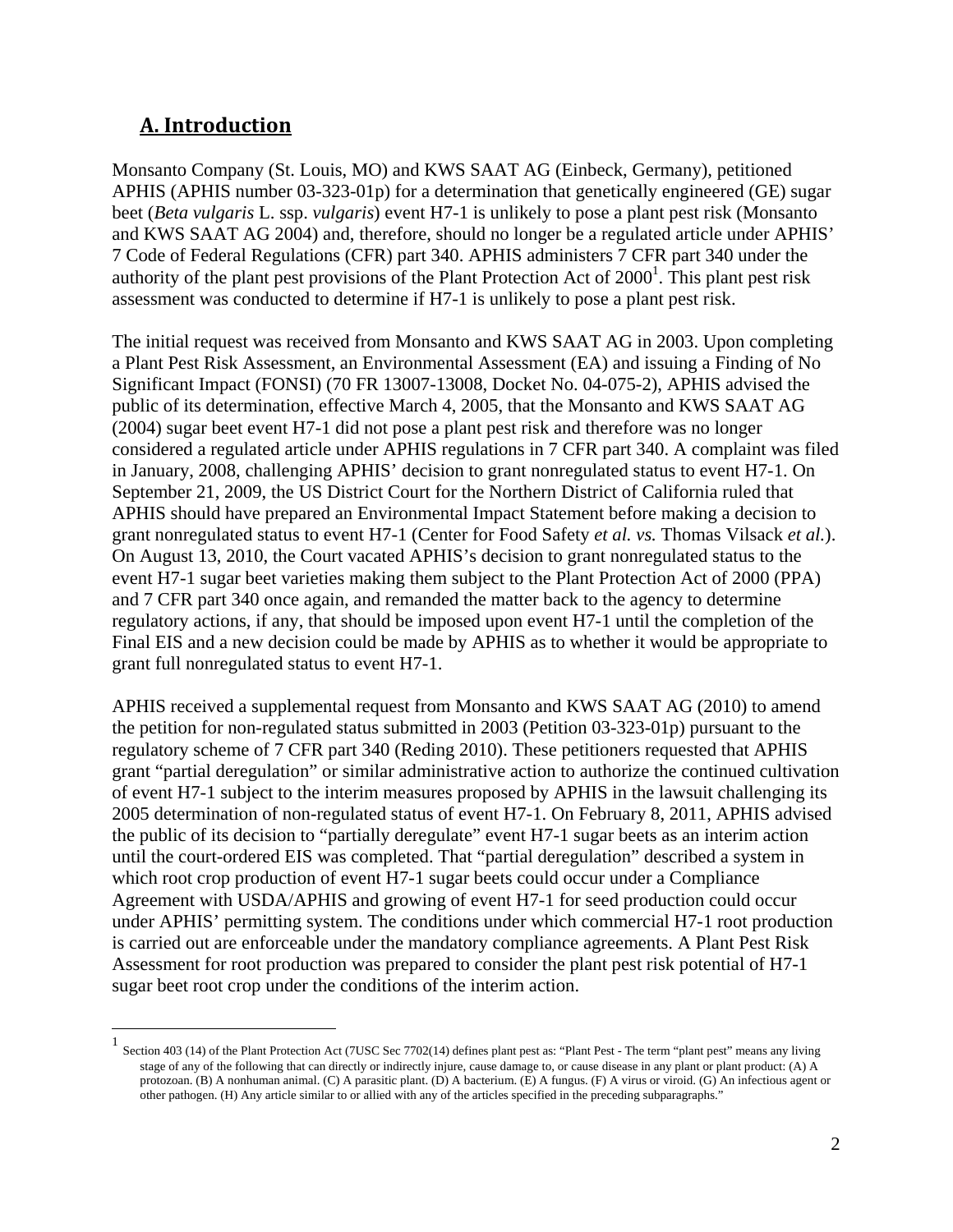H7-1 was grown in the U.S. under APHIS permits or notifications from 1998 through 2005. From 2005 to 2010, H7-1 was grown widely without APHIS regulatory restrictions. Since February 2011, H7-1 sugar beets have been grown commercially for root production under APHIS-mandated compliance agreements and for seed production under APHIS issued permits. This Plant Pest Risk Assessment was conducted to determine whether sugar beet event H7-1 is unlikely to pose a plant pest risk under full deregulation.

Sugar beet line H7-1 was produced by transformation of a sugar beet line (3S0057) with *Agrobacterium tumefaciens.* Because *A. tumefaciens* is a plant pest and some of the regulatory sequences (figwort mosaic virus promoter) used to facilitate expression of the gene and the sequences that code for the protein (*cp4 epsps* gene from *A. tumefaciens*) in sugar beet were derived from plant pests, H7-1 has been considered a regulated article under APHIS regulations at 7 CFR part 340. Potential impacts to be addressed in this risk assessment are those that pertain to the use of H7-1 and its progeny in the absence of confinement. APHIS utilizes data and information from current scientific literature, in addition to information submitted by the applicant, to determine if H7-1 is unlikely to pose a plant pest risk. If APHIS determines that a GE organism is not a plant pest, then APHIS has no regulatory authority over that organism. Thus, if APHIS determines that H7-1 sugar beet does not pose a plant pest risk, then H7-1 sugar beet would no longer be subject to the plant pest provisions of the Plant Protection Act or to the regulatory requirements of 7 CFR part 340, and therefore, APHIS must grant it non-regulated status.

Potential impacts analyzed in this Plant Pest Risk Assessment are those that pertain to plant pest risk characteristics. APHIS regulation 7 CFR 340.6(c) specifies the information a petitioner must include in a petition for nonregulated status. APHIS will evaluate information submitted by the applicant related to plant pest risk characteristics, disease and pest susceptibilities, potential for effect on non-target organisms, weediness of the regulated article, any impacts on the weediness of any other plant with which it can interbreed, potential changes to agriculture or cultivation practices and transfer of genetic information to organisms with which it cannot interbreed.

Pursuant to NEPA, the EIS for this petition for full deregulation considers whether agricultural or cultivation practices associated with H7-1 may result in impacts on the environment. A thorough assessment of H7-1's effects on the environment including on non-target and beneficial organisms, and threatened and endangered species is included in the Final EIS.

Sugar beets (*Beta vulgaris* (L.) ssp. *vulgaris*), a member of the genus *Beta* (Chenopodiaceae), are cultivated worldwide. The species *B. vulgaris* includes many different crop varieties including sugar beets, fodder beets, Swiss chard, and table beets. *Beta vularis* L. spp. *maritima* (L.) Arcang. wild sea beet, is regarded as the progenitor of the *Beta* crop species (fodder beet, sugar beet, Swiss chard and table or red beet) and found widely distributed over the Mediterranean basin and the Near East (OECD 2001).

Sugar beet is a biennial species (typically will complete its lifecycle in 2 years) that is grown as an annual for sugar production. The plant grows as a rosette in its first year and can be quite variable in size (from 1-6 ft. tall). If allowed to overwinter in a moderate climate, it will "bolt"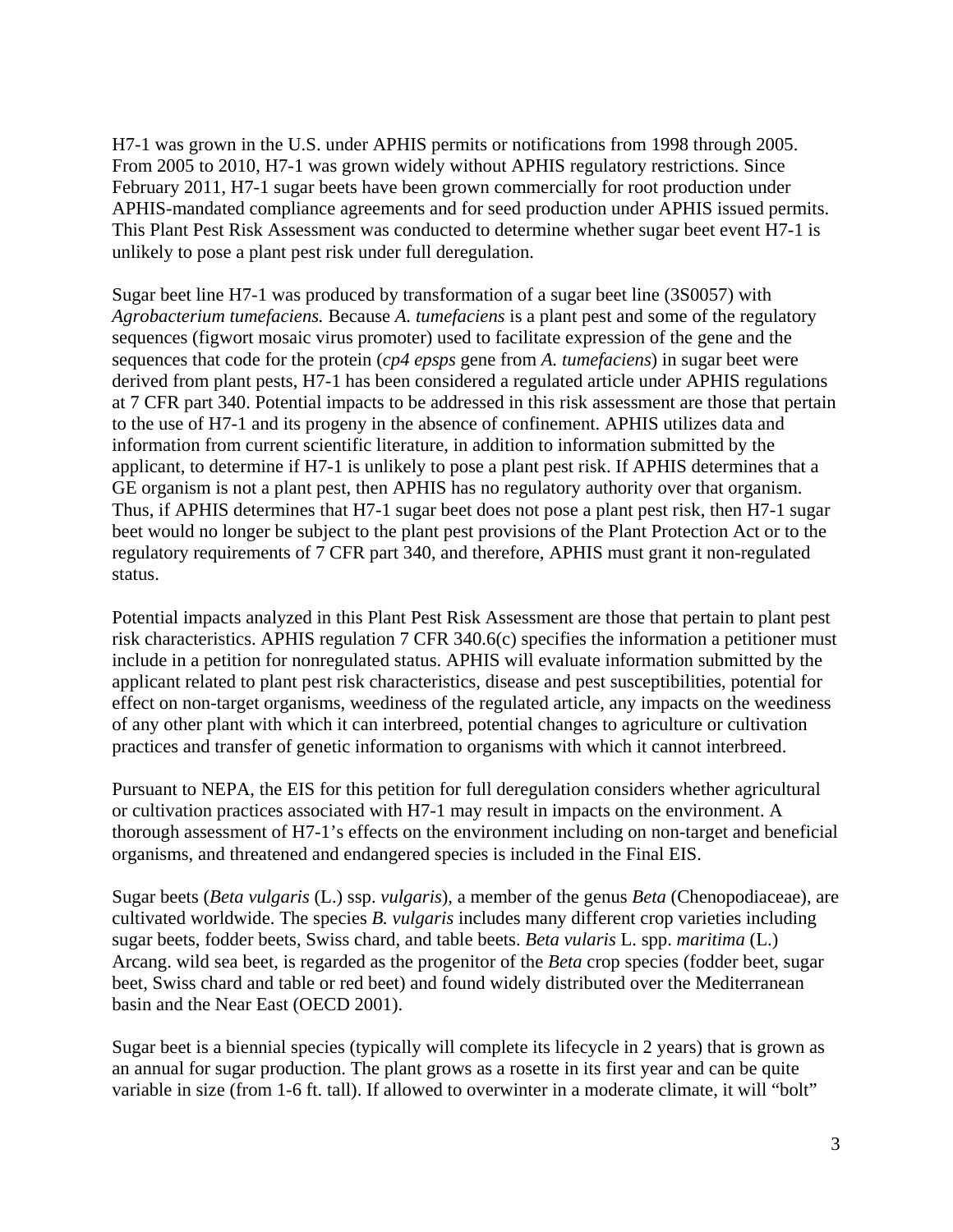the second year and produce a flower stalk and seeds (OECD 2001). Being a biennial, the plant typically flowers during the late spring to summer of the 2<sup>nd</sup> year of growth, usually sending up a single unbranched flower stalk. Flowers begin to release pollen about 4-6 weeks after the flower stalk emerges and continue to release pollen for another 2-4 weeks. This biennial plant life cycle of reduced flowering in the first year has been selected for in sugar beets and vegetable beet varieties. Typically the level of bolting in cultivated sugar beet is reduced to 0.01 – 1 percent (Ingram 2000; Darmency 2009; OECD 2001). However, the presence of the bolting genes and environmental triggers such as day-length, temperature or the amount of cold during the winter may induce flowering during the first year (Boudry 2002; Büttner 2010; Van Dijk 1997). Since the root crop is usually harvested during the first year while still in the vegetative phase, flowers rarely develop in sugar beet production fields. Sugar beet pollen is mostly carried by wind with insects playing a lesser role (OECD 2001). Exact percentages of outcrossing vary considerably at different locations based on numerous environmental conditions. Wind, however, is considered to be the primary vector for pollination.

#### **B. Development of H7‐1 herbicide tolerant<sup>2</sup> sugar beet**

H7-1 is a genetically engineered sugar beet line that was developed to increase tolerance to the herbicide glyphosate. Glyphosate was first introduced as an herbicide under the trade name of Roundup® by Monsanto in 1975. Glyphosate is a systemic, post-emergence herbicide widely used on both agricultural commodities (food uses) and non-agriculture sites (Cerdeira 2006).

The management of weeds in conventional sugar beet fields can be an expensive, labor intensive, and sometimes complicated operation. Often farmers use pre-emergent herbicides that will stop weed seeds from germinating. However, this requires application of the pre-emergent herbicides on the entire field because farmers cannot predict where, on their fields, weeds will emerge. With H7-1, growers have the option of applying herbicide after weeds have germinated and only in the areas of the field where there are weeds.

These sugar beets were genetically engineered to be glyphosate tolerant by inserting a gene (from *Agrobacterium* sp. strain CP4) that codes for the enzyme 5-enolpyruvylshikimate-3 phosphate synthase (EPSPS) into the sugar beet genome. This gene, along with its regulatory sequences, was introduced into these sugar beets via an *Agrobacterium*-mediated transformation protocol. This is a well-characterized procedure that has been widely used for over two decades for introducing various genes directly into plant genomes.

 $\overline{a}$ 

 $2$  The applicant has described H7-1sugar beet as "herbicide tolerant" and historically APHIS has also referred to GE plants with diminished herbicide sensitivity as "herbicide tolerant". However, the phenotype would fall under the Weed Science Society of America's (WSSA) definition of "herbicide resistance" since H7-1 has an inherited ability to survive and reproduce following exposure to a dose of herbicide normally lethal to the wild type variety (WSSA 1998). By the WSSA definition, "resistance [to an herbicide] may be naturally occurring or induced by such techniques as genetic engineering or selection of variants produced by tissue culture or mutagenesis." Herbicide tolerance, by the WSSA definition, only applies to plant species with an "inherent ability" to survive and reproduce after herbicide treatment.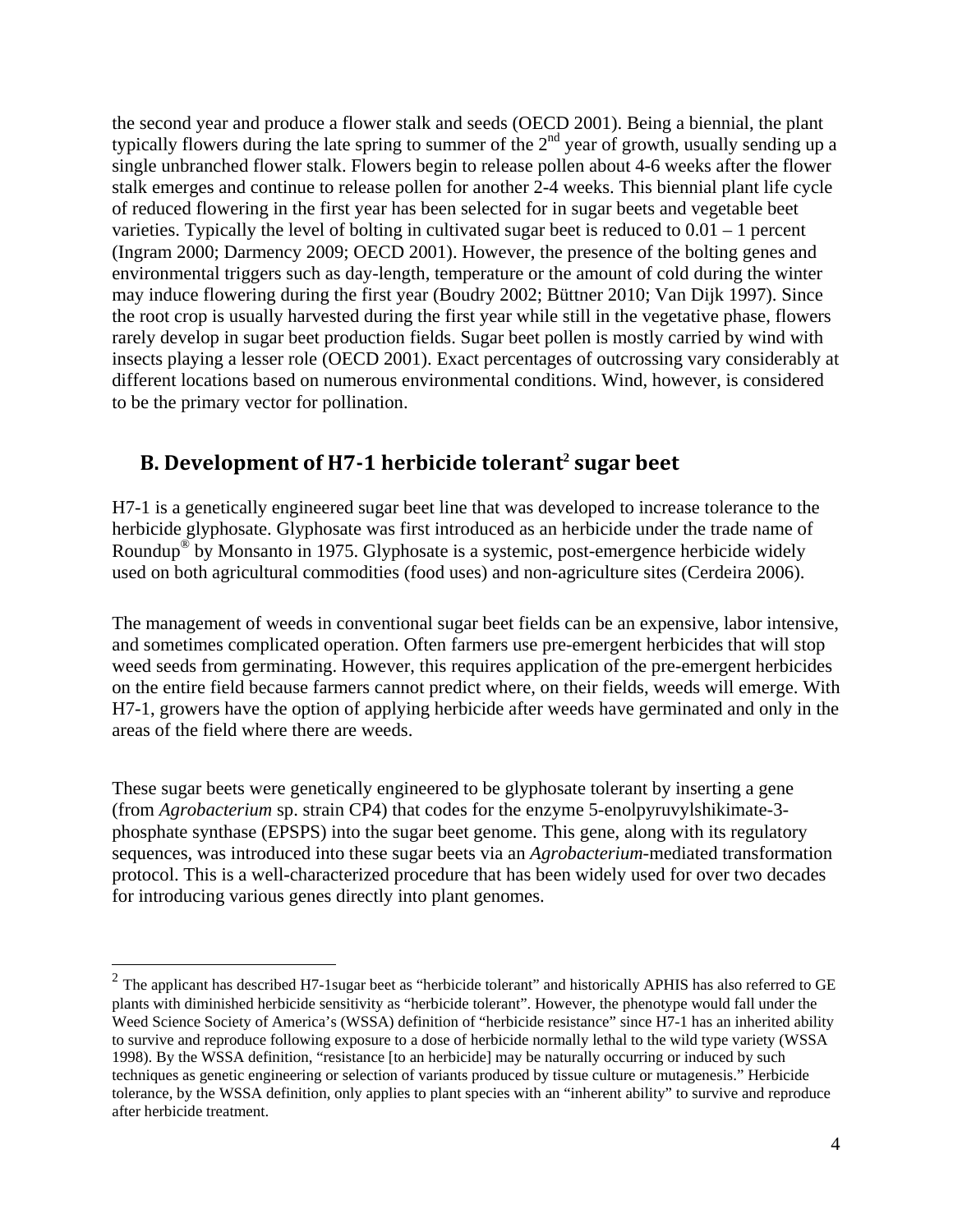APHIS authorized the first field testing of these sugar beets from 1998 through 2002. Event H7-1 sugar beets have been evaluated extensively to confirm that they exhibit the desired agronomic characteristics and do not present a plant pest risk. The field tests were conducted in agricultural settings under physical and reproductive confinement conditions.

# **C. Description of the modification**

Sugar beet H7-1 was produced by transformation using disarmed *Agrobacterium tumefaciens.* Sugar beet line 3S0057 (KWS SAAT AG proprietary line) cotyledons were infected with *A. tumefaciens* strain CP4 containing plasmid PV-BVGT08 (Monsanto and KWS SAAT AG 2004, pp. 20-21). This technique using disarmed *Agrobacterium* followed by selection (Howard 1990) has a history of use and has been used for transformation of a variety of plant tissues for over 20 years. Plants containing the introduced DNA were selected based on growth in the presence of glyphosate.

The plasmid PV-BVGT08 contains a single expression cassette flanked by the right and left border sequences from the *Agrobacterium* Ti plasmid (Monsanto and KWS SAAT AG 2004, p. 23). Data supplied in the petition (Monsanto and KWS SAAT AG 2004, pp. 29-47) support the conclusion that event H7-1 contains the following sequences:

5-enolpyruvylshikimate-3-phosphate synthase (EPSPS)

- The 35S gene promoter from a figwort mosaic virus (Gowda 1989; Sanger 1990) is constitutively active in plants (Sheperd 1987; Richins 1987; Gowda 1989; Sanger 1990).
- The *ctp2* N-terminal chloroplast transit peptide (CTP) sequence from the *Arabidopsis thaliana cp4 epsps* coding region (Timko 1988) targets the protein to the chloroplast.
- The *cp4 epsps* gene from *Agrobacterium* sp. strain CP4 (Padgette 1995) has been sequenced and encodes a 47.6 kDa protein consisting of a single polypeptide of 455 amino acids (Padgette 1996).
- 3' untranslated region (transcriptional terminator and polyadenylation site) of the *rbc*S E9 gene from *Pisum sativum* (Coruzzi 1984; Morelli 1985).

Data was provided and reviewed by APHIS that demonstrates stable integration and inheritance of the *cp4 epsps* gene and its associated regulatory sequences over several breeding generations (Monsanto and KWS SAAT AG 2004). Statistical analyses show that glyphosate tolerance is inherited as a dominant trait in a typical Mendelian manner.

# **D. Potential for H7‐1 to have altered disease and pest susceptibilities**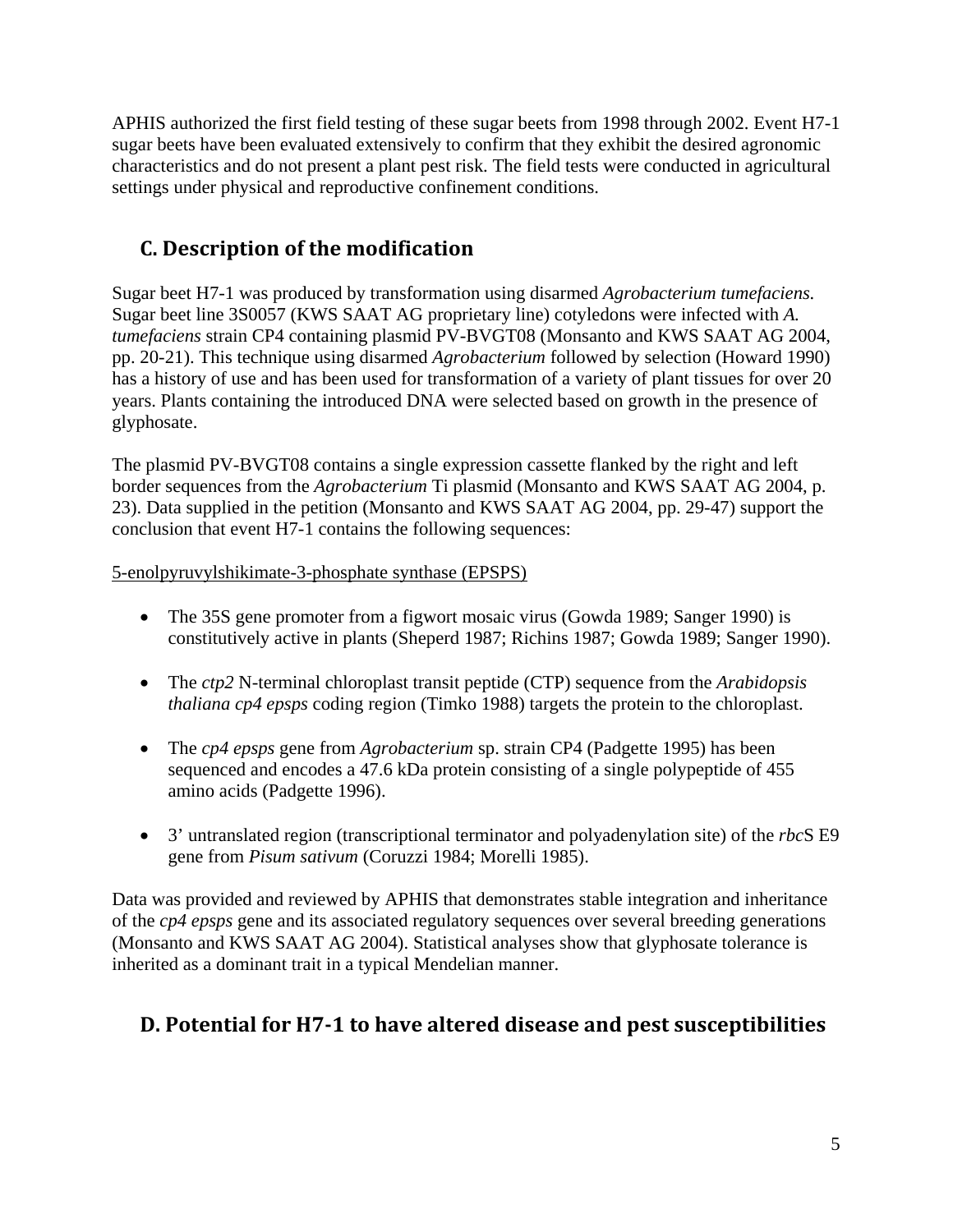APHIS assessed whether H7-1is likely to have significantly altered disease and pest susceptibility. This assessment encompassed a thorough consideration of the introduced trait and disease and pest susceptibility data from H7-1field trials.

The *Agrobacterium* transformed plants used in the generation of H7-1 were treated with an antibiotic to kill the *Agrobacterium* cells (Monsanto and KWS SAAT AG 2004, p. 19). Furthermore, DNA sequences derived from plant pests that were incorporated into H7-1 do not result in the production of infectious agents or disease symptoms in plants, and so it is unlikely that H7-1 could pose a plant pest risk. The description of the genetic modifications, including genetic elements, expression of the gene product and their functions for H7-1 has been summarized above.

Sugar beets are susceptible to a wide variety of insect pests and plant diseases (Cattanach 1991). Both qualitative and quantitative data addressing disease susceptibility, insect damage and overall agronomic performance were collected in order to assess possible effects from introduction of the *cp4 epsps* gene and its associated regulatory sequences. H7-1 was field tested in the U.S. over five years (1998-2002) at ninety-eight field trial sites representing a wide range of environmental conditions (Monsanto and KWS SAAT AG 2004, p. 62). Plant disease was noted in thirty-six of the ninety-eight trial sites (Monsanto and KWS SAAT AG 2004, pp. 63- 65). Susceptibility to powdery mildew (*Erysiphe betae*), *Cercospora* leaf spot (*Cercospora beticola*), *Rhizoctonia* root rot (*Rhizoctonia solani*), fungal seedling disease (including *Pythium, Rhizoctonia,* and *Aphanomyces*), curly top virus and *Rhizomania* (Beet Necrotic Yellow Vein Virus – BNYVV) was similar between H71 and conventional sugar beet varieties in all but six field trial sites. Observations found that H7-1 exhibited reduced susceptibility to powdery mildews at three trial sites, increased susceptibility at one site, and no difference at nine sites where the disease was present. A slight increased susceptibility (10%) to *Cercospora* leaf spot was noted in two sites, while no difference was identified at eleven sites. These differing levels of resistance and susceptibly observed between H7-1 and comparator sugar beet plants is likely due to the non-GE part of the genetic background in the H7-1 plants, because there were no trends in disease susceptibility with event H7-1 when differences were observed. European trials conducted in Germany and France over 2 years, using regionally adapted conventional sugar beet lines and genetically similar lines to H7-1, noted no differences in susceptibility to 10 different sugar beet pests (Monsanto and KWS SAAT AG 2004, pp. 69-70).

Nursery trials tested the performance of different sugar beet plant varieties including H7-1 when challenged (artificial or natural infection) with plant pathogens (Monsanto and KWS SAAT AG 2004). During the 2000 and 2001 growing seasons, sugar beet nursery trials were conducted with H7-1 and conventional sugar beet varieties to assess disease resistance (to *Cercospora* leaf spot, *Aphanomyces* root rot, curly top and *Rhizoctonia* root rot). H7-1 infection levels were found to be within the range of ratings observed for the conventional registered varieties. Greenhouse trials using *Fusarium* and *Rhizoctonia* isolates have found that some of the isolates produced greater disease severity on H7-1 treated with glyphosate (Hanson 2003; Larson 2006). Other researchers have suggested that it may be difficult to predict field results from greenhouse and/or laboratory experiments (Estok 1989; Wan 1998). Subsequent field studies did not show increased incidence to these root diseases (Khan 2010).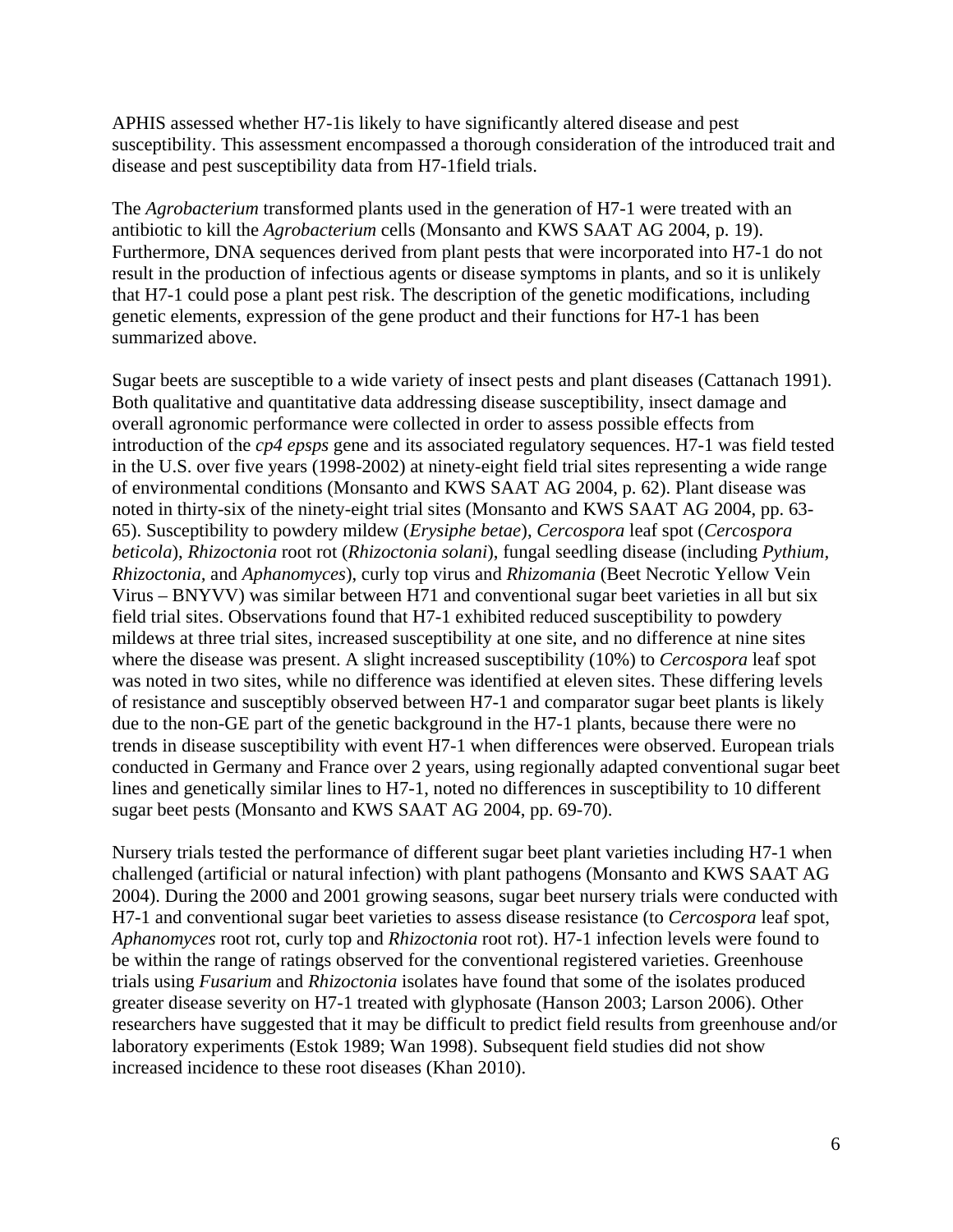The major insect and nematode pests in the U.S. (sugar beet root aphid (*Pemphigus populivenae*), sugar beet root maggot (*Tetanops myopaeformis*), sugar beet cyst nematode (*Heterodera schachtii*) and root knot nematode (*Meloidogyne arenaria, M. incognita, M. javanica* and *M. hapla*)) were monitored during the U.S. field trials (Dewar 2006, Monsanto and KWS SAAT AG 2004, pp. 66-68). No significant differences between H7-1 and conventional sugar beets were observed in any of the 98 field trials.

Al-Kaff (1998) noted gene silencing effects when transgenic plants have been infected by a virus with DNA sequence homology to a portion of the introduced genes. None of the viral diseases of beet is related to figwort mosaic virus (http://www.agls.uidaho.edu/ebi/vdie// and Whitney 1986), a caulimovirus and from which the promoter for the *cp4 epsps* gene originates) so silencing of the *cp4 epsps* gene should not occur.

Given the interactions between the environment, the genetic background off the cultivars used and some inherent genetic variability within sugar beet varieties, APHIS concludes that these results do not indicate an increased pest risk. Expression of CP4 EPSPS in event H7-1 sugar beet is not expected to cause plant disease or influence susceptibility of H7-1 or its progeny to disease or other pests.

## **E. Potential for effect on non‐target organisms, including those beneficial to agriculture**

Based on the data provided by the applicant and existing literature, APHIS evaluated the potential for plant pest-related impacts from event H7-1 on non-target or beneficial organisms. The inserted genetic material is not toxic and does not produce any substance that would be considered toxic (USEPA 1993). The lack of known toxicity for this enzyme suggests no potential for deleterious effects on beneficial organisms such as bees and earthworms. The high specificity of the enzyme for its substrates makes it unlikely that the introduced enzyme would metabolize endogenous substrates to produce compounds toxic to beneficial organisms. Field observations of H7-1 (Monsanto and KWS SAATAG 2004, pp. 53-70) revealed no negative effects on non-target organisms, suggesting that the production of the CP4 EPSPS protein in the plant tissues is not toxic to organisms.

Even though the likelihood of toxicity is low for the CP4 EPSPS protein, a number of researchers have conducted laboratory investigations with different types of arthropods exposed to genetically engineered crops containing the CP4 EPSPS protein (Goldstein 2003; Harvey 2003; Jamornman 2003). Representative pollinators, soil organisms, beneficial arthropods and pest species were exposed to tissues (pollen, seed, and foliage) from GE crops that contain the CP4 EPSPS protein. These studies, although varying in design, all reported a lack of toxicity observed in various species exposed to these crops (Dunfield 2003; USEPA 1993; Siciliano 1999).

APHIS has found no evidence or reason to believe that the presence of the *cp4 epsps* gene or the expressed EPSPS protein in H7-1 would have any adverse impacts on other organisms, including those beneficial to agriculture (such as earthworms, honeybees, predators or parasites of sugar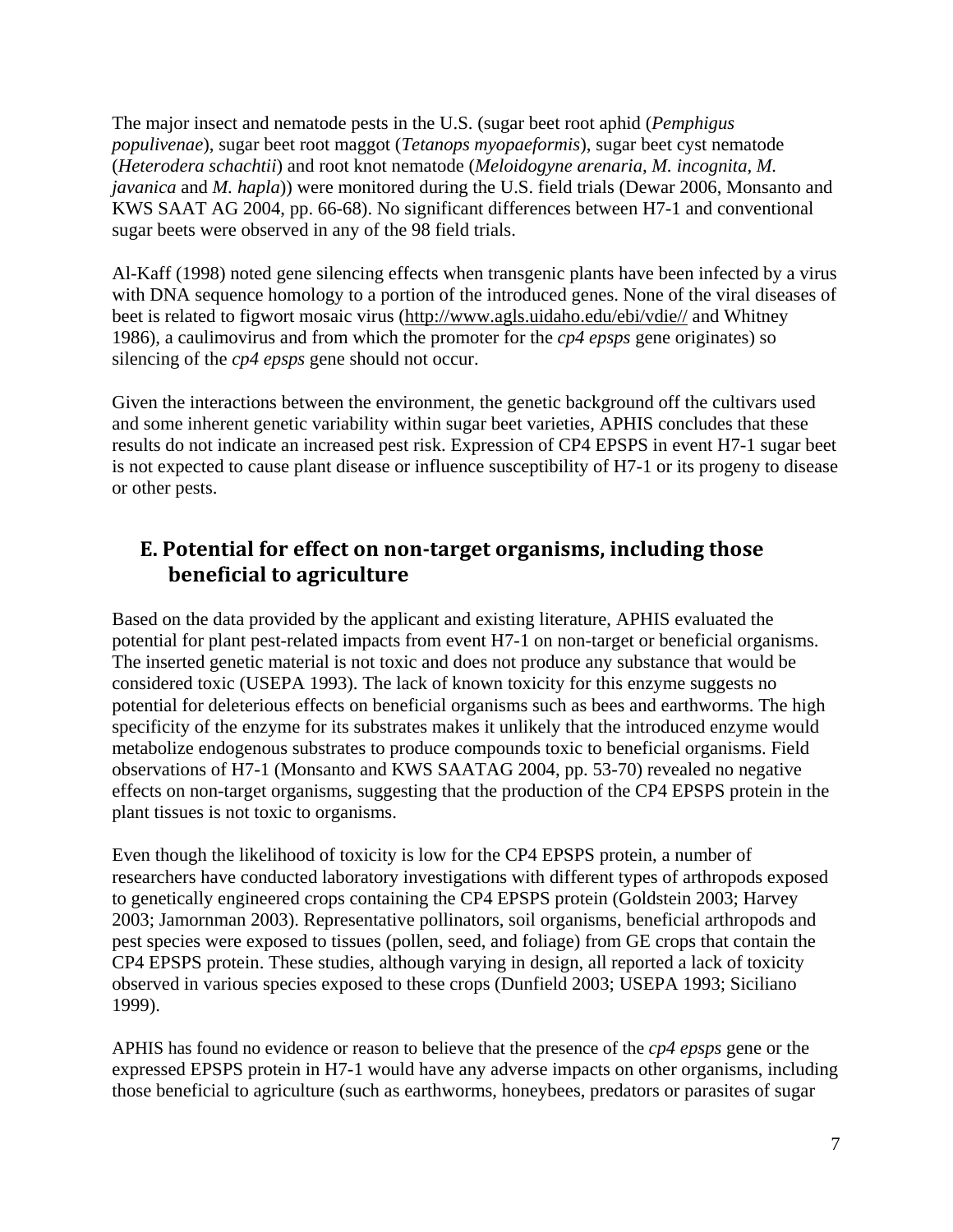beet pests). Base on the above information, APHIS has concluded that adverse impactions to non-target organisms exposed to H7-1 are unlikely.

#### **F. Potential for enhanced weediness or invasiveness**

In the U.S., *Beta vulgaris* L. spp. *vulgaris*, is not listed as a weed by the Weed Science Society of America (2010) nor is it listed as a noxious weed species by the U.S. Federal government (7 CFR part 360; http://www.aphis.usda.gov/plant\_health/plant\_pest\_info/weeds/). In order to assess the potential for H7-1 to become invasive and/or a weed, APHIS looked to whether H7- 1's reproductive characteristics and survival biology were any different from the characteristics of conventional sugar beet varieties. One measure of a plant's potential to be invasive is the potential for the plant to produce "volunteers." Sugar beets possess few of the characteristics of plants that are notable of successful weeds (Baker 1965; Keeler 1989). As part of a bilateral agreement between the United States and Canada, USDA/APHIS and the Canadian Food Inspection Agency (CFIA) have generated documents that outline basic data requirements for developers of genetically engineered plants. One of these documents, Appendix II, outlines the environmental characterization data requirements for unconfined releases. These data and the data required in a petition for non-regulated status are designed to inform APHIS of any differences between the characteristics, including growth and seed characteristics that influence reproductive and survival biology of the transgenic plant compared to its non-transgenic counterpart.

APHIS assessed whether H7-1 is any more likely to become a weed than the isogenic nontransgenic sugar beet line. The assessment encompasses a thorough consideration of the basic biology of sugar beet and an evaluation of the unique characteristics of H7-1 under field conditions. Monsanto conducted field trials of H7-1 between 1998 and 2002 at 98 field trial sites in the U.S. (Monsanto and KWS SAAT AG 2004, p. 62) and Europe (Monsanto and KWS SAAT AG 2004, p. 70). APHIS considered data relating to plant vigor, bolting, seedling emergence, seed germination, seed dormancy and other characteristics that might relate to increased weediness (Monsanto and KWS SAAT AG 2004, pp. 70-77). Field trial data indicated that H7-1 does not exhibit characteristics that would cause it to be weedier than the parental sugar beet line. Additionally, no characteristics relating to disease or insect resistance that might affect weediness were noted that were consistent over all trial locations. H7-1 sugar beet is still susceptible to the typical insect and disease pests of sugar beet.

These results on growth characteristics, seed production and germination indicate that H7-1 is not different from its comparators in these respects. There is no indication that H7-1 possesses a selective advantage that would result in increased weediness or invasiveness. H7-1 lacks the ability to persist as a troublesome weed, and there would be no significant impact on current weed management practices for sugar beet cultivation, because alternative methods exist that can be used to kill weeds in the absence of using glyphosate (OECD 2001).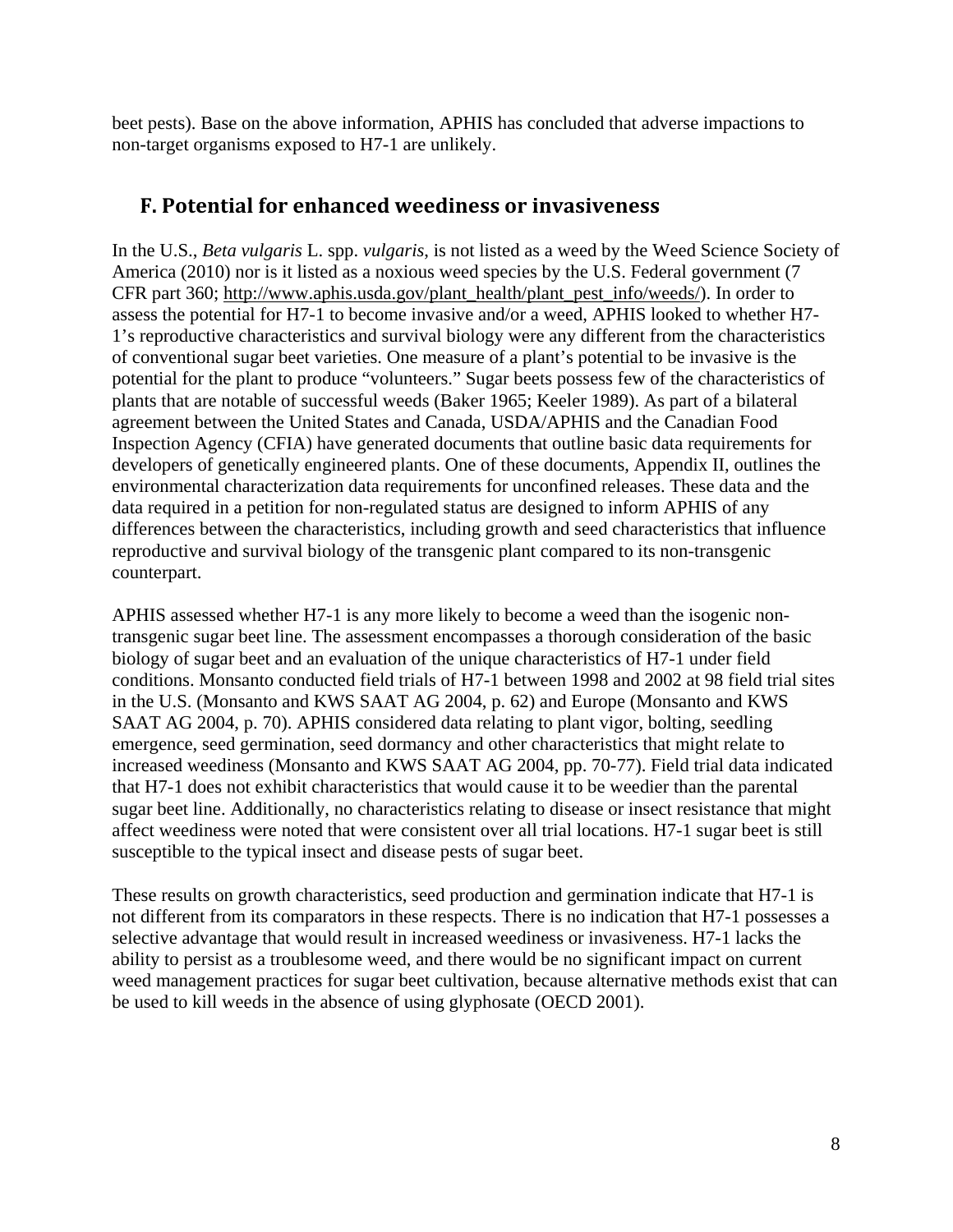## **G. Potential of H7‐1 to impact the weediness of other plants with which it can interbreed**

APHIS evaluated the potential for gene introgression to occur from H7-1 to sexually compatible wild relatives and considered whether such introgression would result in weediness in those resulting hybrids. The centers of origin for *Beta vulgaris* is generally believed to be in the Mediterranean or Near East region and no *Beta* species are known to be native to the U.S. (OECD 2001; Panella 2007).

Sugar beet is strongly self-incompatible (particularly tetraploid plants) although self-fertilizing plants exist in nearly every population (OECD 2001). Outcrossing is very important in developing hybrid seed every year for commercial production. The use of cytoplasmic male sterile lines is used extensively for seed production.

#### *Distribution of Beta species in the United States*

Beet species that have been introduced into the United States include *B. procumbens* Chr. Sm., *B. vulgaris* ssp. *vulgaris*, *B. vulgaris* ssp. *maritima* and *B. macrocarpa* Guss (USDA ARS 2011). The distribution of *B. procumbens* is limited to the state of Pennsylvania (USDA ARS 2011).

The only location where feral beets are recorded as having a genuine presence in the environment is in California. Wild beets are found from the San Francisco Bay area to the Mexican border (Bartsch 1999) (Figures 1 and 2). The California wild beets belong to two different taxa, *B. vulgaris* and *B. macrocarpa*, and have at least three different origins (Bartsch 2002). They evolved from escaped cultivated Swiss chard or red beet, from *B. macrocarpa*, or from hybridization of *B. vulgaris* with introduced *B. macrocarpa.* Research by Bartsch and Ellstrand (1999) identified that many populations of wild beets in California are feral varieties of Swiss chard and table beets (Bartsch 2003).



Figure 1. Distribution of *B. vulgaris* (Calflora 2011)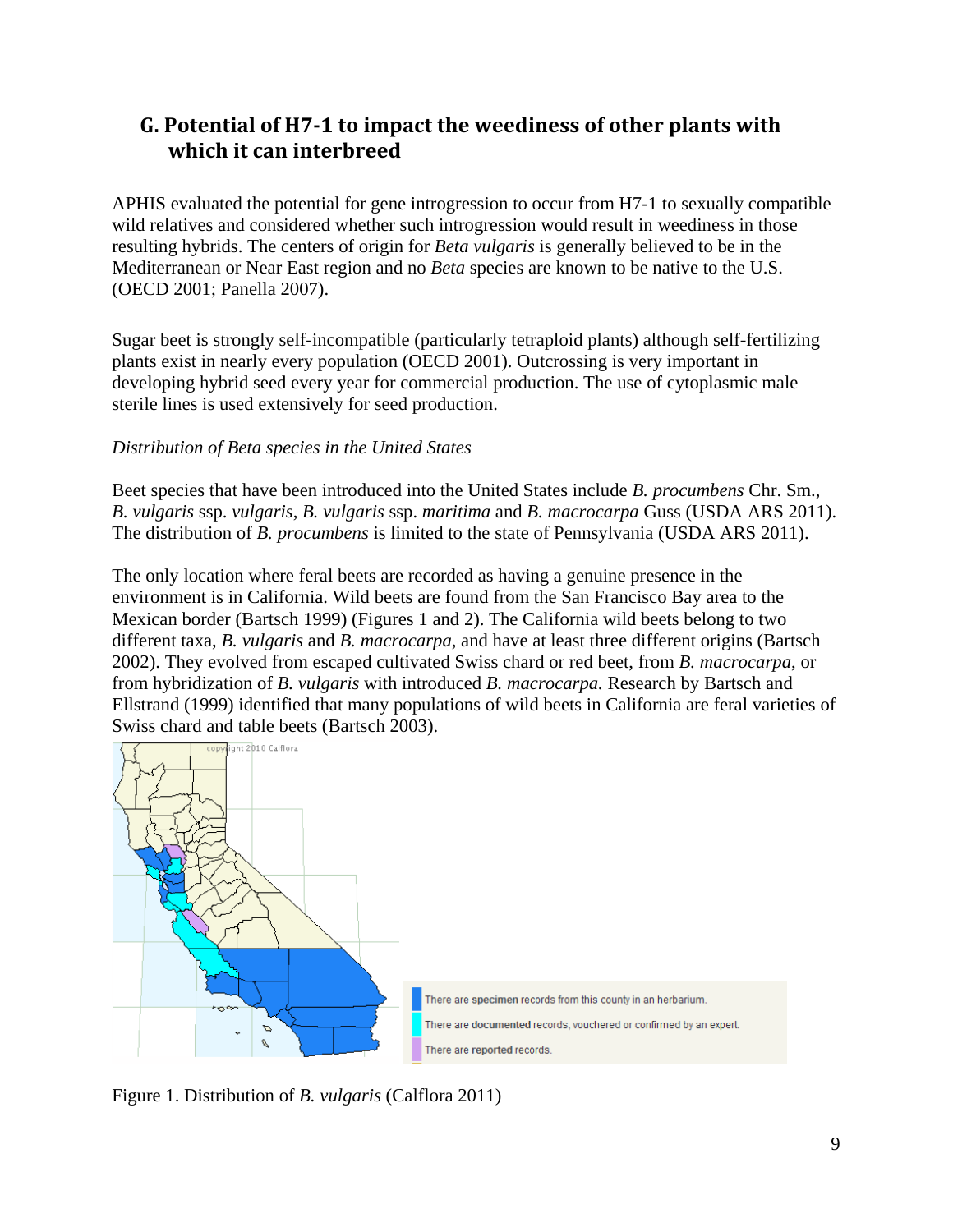

*Potential for H7-1 to hybridize with Beta species that occur in the U.S.* 

Hybrids between sugar beet and *B. procumbens* normally die at the seedling stage (Savitsky 1975; OECD 2001). Therefore, hybridization of H7-1 with the wild *B. procumbens* in Pennsylvania is unlikely to occur due to species incompatibility.

Another *Beta* species, *Beta macrocarpa,* grows in the Imperial Valley of California (Figure 2) where sugar beet root production occurs. Hybrids between sugar beet and *B. macrocarpa* are also not likely to occur. This is because *B. macrocarpa* show a high degree of self-fertilization and are known to occupy the same or overlapping geographic areas without interbreeding (Lange 1999). Also, *B. macrocarpa* usually flowers earlier than sugar beet. Bartsch speculated that *B. macrocarpa* can cross with sugar beet bolters when flowering times overlap (Bartsch 2002) based on evidence of introgression from isozyme analysis. Lewellen, however, found that *B. macrocarpa* x *B. vulgaris* when crossed in the greenhouse under ideal conditions were usually unsuccessful and the progeny were genetically unstable, further supporting the conclusion that hybrids between sugar beet and *B. macrocarpa* are unlikely (Lewellen 2003).

Where cultivated sugar beets are grown in close proximity to wild *B. vulgaris*, they can freely hybridize when flowering times overlap (Boudry 1993). In California, feral populations of *Beta vulgaris,* thought to be escaped table beet or Swiss chard, have established along the coast and pose a minor weed problem (Bartsch 1999; Johnson 1958; McFarlane 1975). These plants are not serious weed problems except when they are present in table beet, Swiss chard, and sugar beet fields (Johnson 1958; Panella 2003). Confirmed populations of *Beta vulgaris* are found in the San Francisco Bay area and along the coast where sugar beets are no longer cultivated. Wild *B. vulgaris* would be capable of crossing with flowering sugar beet plants. These beets are easily controlled with herbicides or mechanical cultivation in non- *Beta* crops. Control of weed beet in *Beta* crop fields is more difficult because young plants resemble *Beta* crops making it difficult to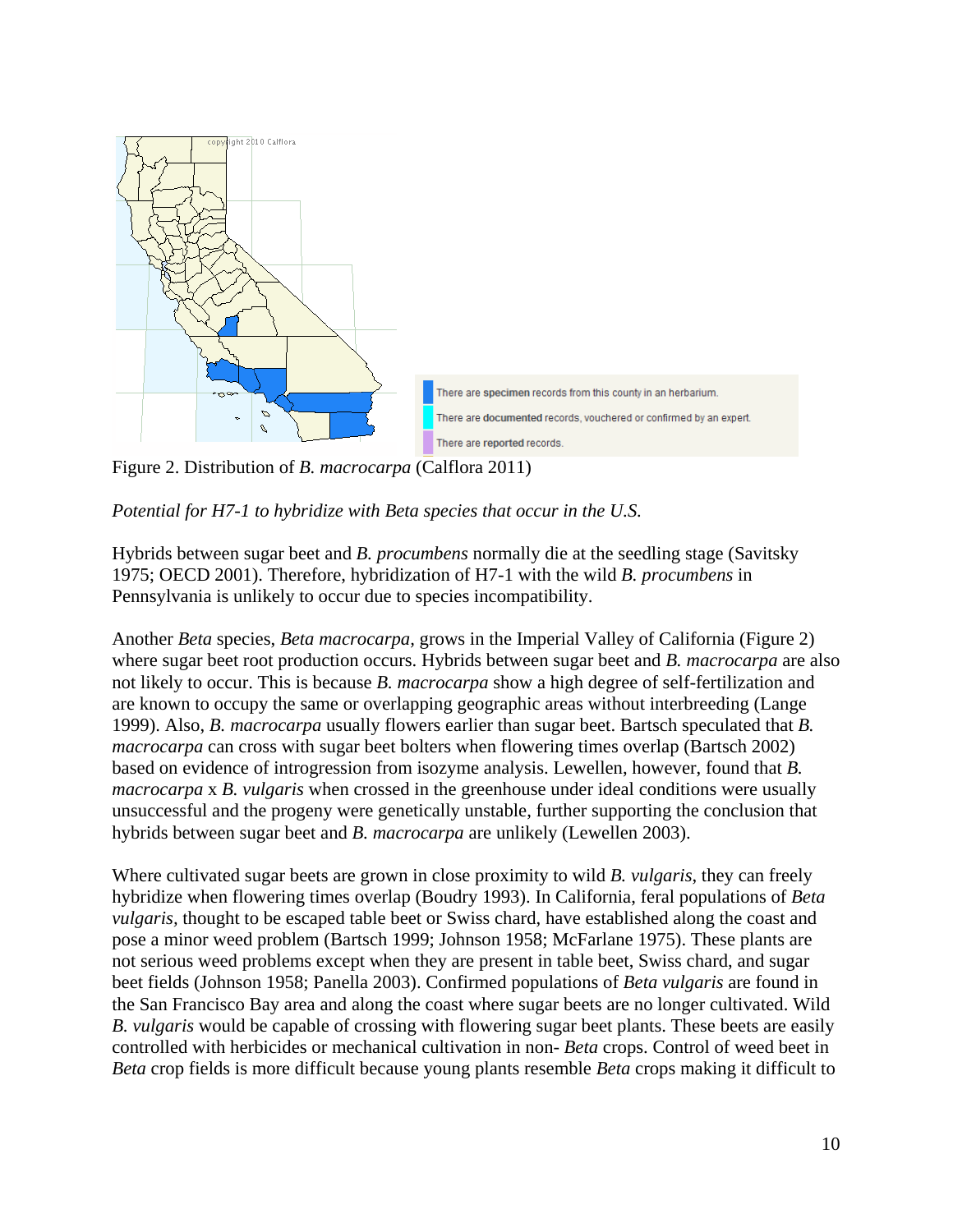remove them by mechanical means and they are tolerant of the herbicides used for weed control in beet crops.

Escape of the engineered trait into weed beet populations is possible if grown in close proximity to weedy or feral beets. APHIS concludes that the potential of the glyphosate tolerance trait moving from H7-1 to other sexually compatible *Beta* species in the United States is low, because of lack of ability to hybridize or proximity to sexually compatible plants. If the trait did move into wild species, these could not be controlled with glyphosate in H7-1 sugar beets. As glyphosate is not used for post-emergent control of wild beets in other *Beta* crops and other herbicides are effective to control wild beets in non*-Beta* crops, the potential for glyphosate tolerant weed beets to cause problems in H7-1 sugar beet fields or other crops that are resistant to glyphosate would be limited. Even if these plants become tolerant to glyphosate, there are other registered herbicides that can be used to kill them and other methods of control can still be used (OECD 2001).

## **H. Potential changes to agricultural or cultivation practices**

In addition to field studies on agronomic parameters, Monsanto and KWS SAAT AG (2004, pp. 77-84) analyzed sugar beets for compositional changes as part of their submission to FDA in the consultation process. While FDA uses these data as indicators of possible nutritional changes, APHIS views them as a general indicator of possible unintended changes. Compositional analyses evaluating carbohydrates, proteins, fiber, fat, sugars and eighteen amino acids (a total of 55 statistical comparisons) identified seven statistically different values compared with the near isogenic control line, however, none of the values for seed composition characteristics were outside the range of natural variability of conventional sugar beet. Therefore, the composition of H7-1 is not biologically different than conventional sugar beets.

Other than the use of glyphosate to control weeds, none of the management practices currently employed for conventional sugar beet cultivation is expected to change if H7-1 is determined to be no longer subject to the regulatory requirements of 7 CFR part 340 or the plant pest provisions of the Plant Protection Act. Monsanto and KWS SAAT AG (2004) studies demonstrate that the cultivation practices needed for growing H7-1 sugar beet are essentially indistinguishable from practices used to grow conventional sugar beet varieties with the exception of the glyphosate-based weed control regime. No differences in insect or disease damage were observed in field trials with H7-1. H7-1 is comparable to currently available sugar beet varieties in terms of resistance to insects and disease (Monsanto and KWS SAAT 2004, pp. 53 – 70). Because agricultural and cultivation practices would not be significantly different than that of conventional sugar beets, APHIS does not foresee changes in on insects or diseases damage or control measures employed due to agricultural or cultivation practices with H7-1.

## **I. Potential impacts from transfer of genetic information to organisms with which H7‐1 cannot interbreed**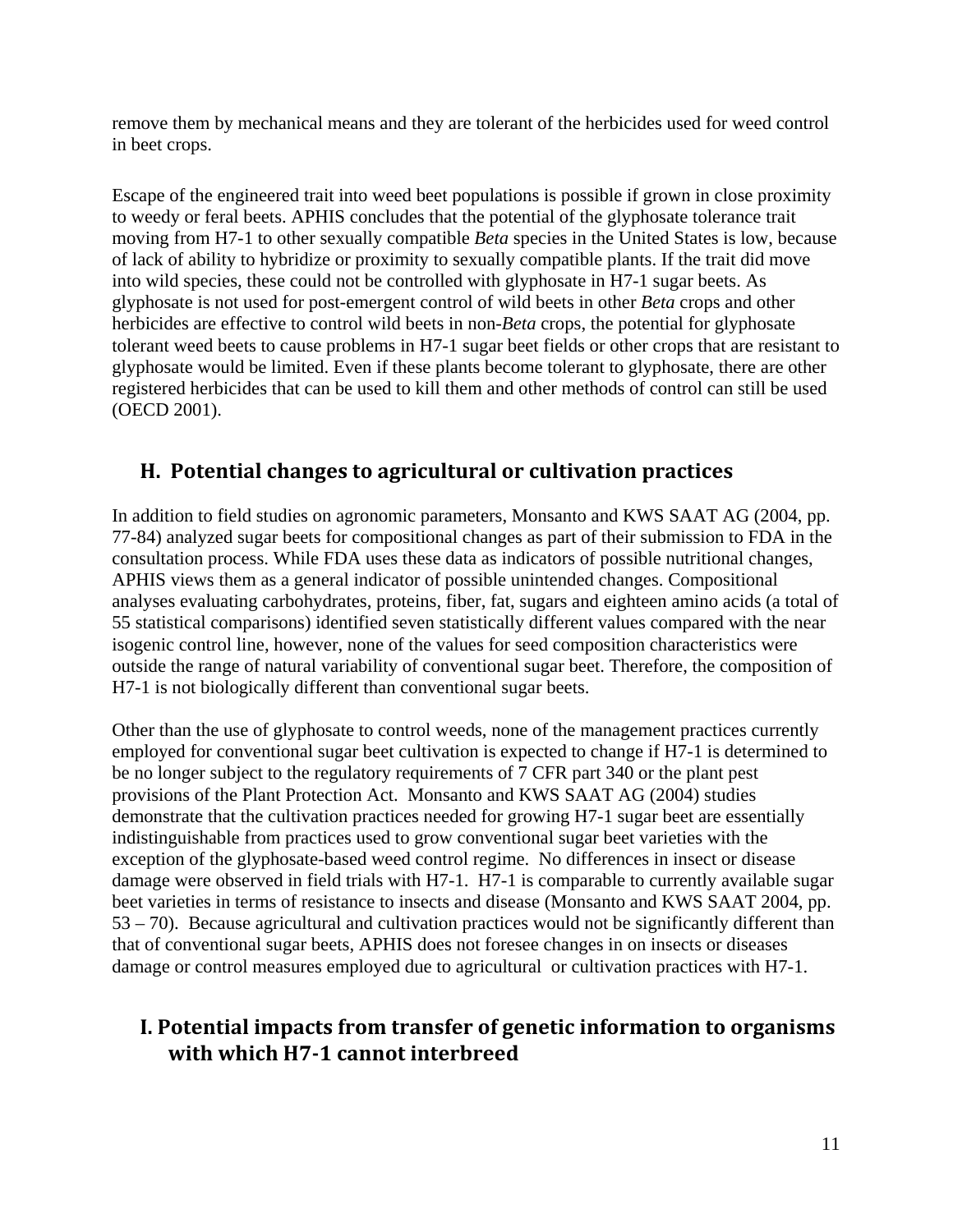APHIS examined the potential for the new genetic material inserted into H7-1 to be horizontally transferred to other organisms without sexual reproduction and whether such an event could lead directly or indirectly to disease, damage, injury or harm to plants. Horizontal gene transfer and expression of DNA from a plant species to other species is highly unlikely to occur based on the following reasons.

The horizontal gene transfer (HGT) between unrelated organisms is one of the most intensively studied fields of science. Horizontal gene transfer and expression of DNA from a plant species to bacteria or animal species is unlikely to occur (Keese 2008).

- 1. Many genomes (or parts thereof) from bacteria that are closely associated with plants have been sequenced, including *Agrobacterium* and *Rhizobium* (Kaneko 2000; Kaneko 2002; Wood 2001). There is no evidence that these organisms contain genes derived from plants. Therefore the likelihood of any impact or new horizontal gene transfer that is not already capable of taking place in the soil is extremely unlikely.
- 2. No evidence has been identified for any mechanism by which sugar beet genes could be transferred to humans or animals, or any evidence that such gene transfer has occurred for any plant species during evolutionary history, despite animals and humans eating large quantities of plant DNA. In cases where review of sequence data implied that horizontal gene transfer occurred, these events are inferred to occur on an evolutionary time scale on the order of millions of years (Brown 2003; Koonin 2001).
- 3. Transgene DNA promoters and coding sequences are optimized for plant expression, not prokaryotic bacterial expression. Thus even if horizontal gene transfer occurred, proteins corresponding to the transgenes are not likely to be produced.

FDA has evaluated horizontal gene transfer from the use of antibiotic resistance marker genes, and concluded that the likelihood of transfer of antibiotic resistance genes from plant genomes to microorganisms in the gastrointestinal tract of humans or animals, or in the environment, is extremely unlikely (FDA 1998). Therefore APHIS concludes that horizontal gene transfer is highly unlikely to occur and thus poses no significant plant pest risk.

# **J. Conclusion**

APHIS has prepared this plant pest risk assessment in order to determine if event H7-1 sugar beet is unlikely to pose a plant pest risk under full deregulation. Based on the information provided by the applicant and the lack of atypical responses to disease or plant pests in the field, effects on non-targets or beneficial organisms in the agro-ecosystem, weedy characteristics of H7-1 or other plants with which it can interbreed, changes to agricultural or cultivation practices, and the unlikelihood of horizontal gene transfer, APHIS has concluded that event H7-1 sugar beet is highly unlikely to pose a plant pest risk.

## **K. References**

**Al-Kaff**, N.S., Covey, S.N., Kreike, M.M., Page, A.M., Pinder, R., Dale, P.J. (1998) Transcriptional and Posttranscriptional Plant Gene Silencing in Response to a Pathogen. Science 279: 2113-2115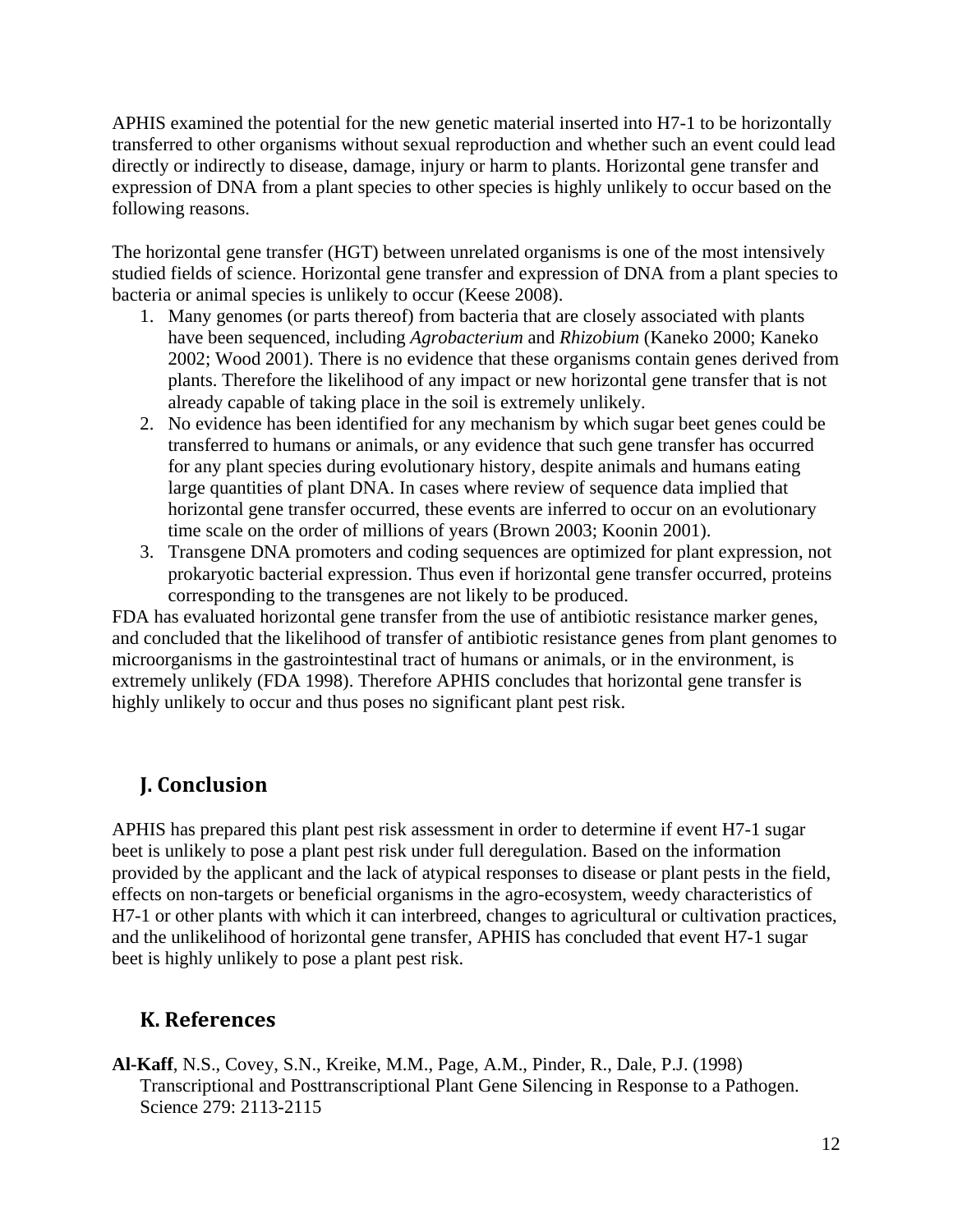- **Baker**, H.G. (1965) Characteristics and Modes of Origin of Weeds. *In*: The Genetics of Colonizing Species. pp. 147-172. Baker, H. G., Stebbins, G. L. (eds.). Academic Press, New York and London
- **Bartsch**, D., Ellstrand, N.C. (1999) Genetic evidence for the origin of Californian wild beets (genus *Beta*). Theoretical and Applied Genetics 99:1120-1130
- **Bartsch**, D., Driessen, S., Gathmann, A., Hoffmann, A., Lehnen, M., Muecher, T., Saeglitz, C., Wehres, U., Schuphan, I. (2002) Monitoring the environmental consequences of gene flow from transgenic sugar beet. *In* Gene Flow Workshop, The Ohio State University, pp. 78-93
- **Bartsch**, D., Cuguen. J., Biancardi. E., Sweet, J. (2003) Environmental implications of gene flow from sugar beet to wild beet -- current status and future research needs. Environmental-Biosafety-Research 2:105-115
- **Boudry**, P., Moerchen, M., Saumitou-Laprade, P., Vernet, P., van Djik, H. (1993) The origin and evolution of weed beets: Consequence of the breeding and release of herbicide-resistant transgenic sugar beets. Theoretical and Applied Genetics 87:471-478
- **Boudry**, P., McCombie, H., Van Dijk, H. (2002) Vernalization requirement of wild beet *Beta vulgaris* spp. *maritima*: among population variation and its adaptive significance. Journal of Ecology 90:693-703
- **Brown**, J.R. (2003) Ancient horizontal gene transfer. Nature Reviews Genetics 4:121-132
- **Büttner**, B., Abou-Elwafa, S., Zhang, W., Jung, C., Müller (2010) A survey of EMS-induced biennial *Beta vulgaris* mutants reveals a novel bolting locus which is unlinked to the bolting gene *B*. Theor. App. Genet. 121:1117-1131
- **Calflora** (2011) Search for Plants. *Available at*: < http://www.calflora.org>. (Accessed: June 27, 2011)
- **Cattanach,** A.W., Dexter, A.G., Oplinger, E.S. (1991) Sugarbeets. Alternative Field Crops Manual. University of Wisconsin-Extension. *Avaialbe at:* http://www.hort.purdue.edu/newcrop/afcm/sugarbeet.html (Accessed: September 1, 2011).
- **Cerdeira**, A.L., Duke, S.O. (2006) The current status and environmental impacts of glyphosateresistant crops: A review. J. Environmental Quality 35:1633-1658
- **Coruzzi**, G., Broglie, R., Edwards, C., Chua, N. (1984) Tissue-specific and light-regulated expression of a pea nuclear gene encoding the small subunit of ribulose-1,5-bisphosphate carboxylase. EMBO J. 3:1671-1679
- **Darmency**, H., Klein, E.K., De Garanbé, T.G., Gouyon, P.H., Richard-Molard, M., Muchembled, C. (2009) Pollen Dispersal in Sugar Beet Production Fields. *Theoretical and Applied Genetics* 118:1083–1092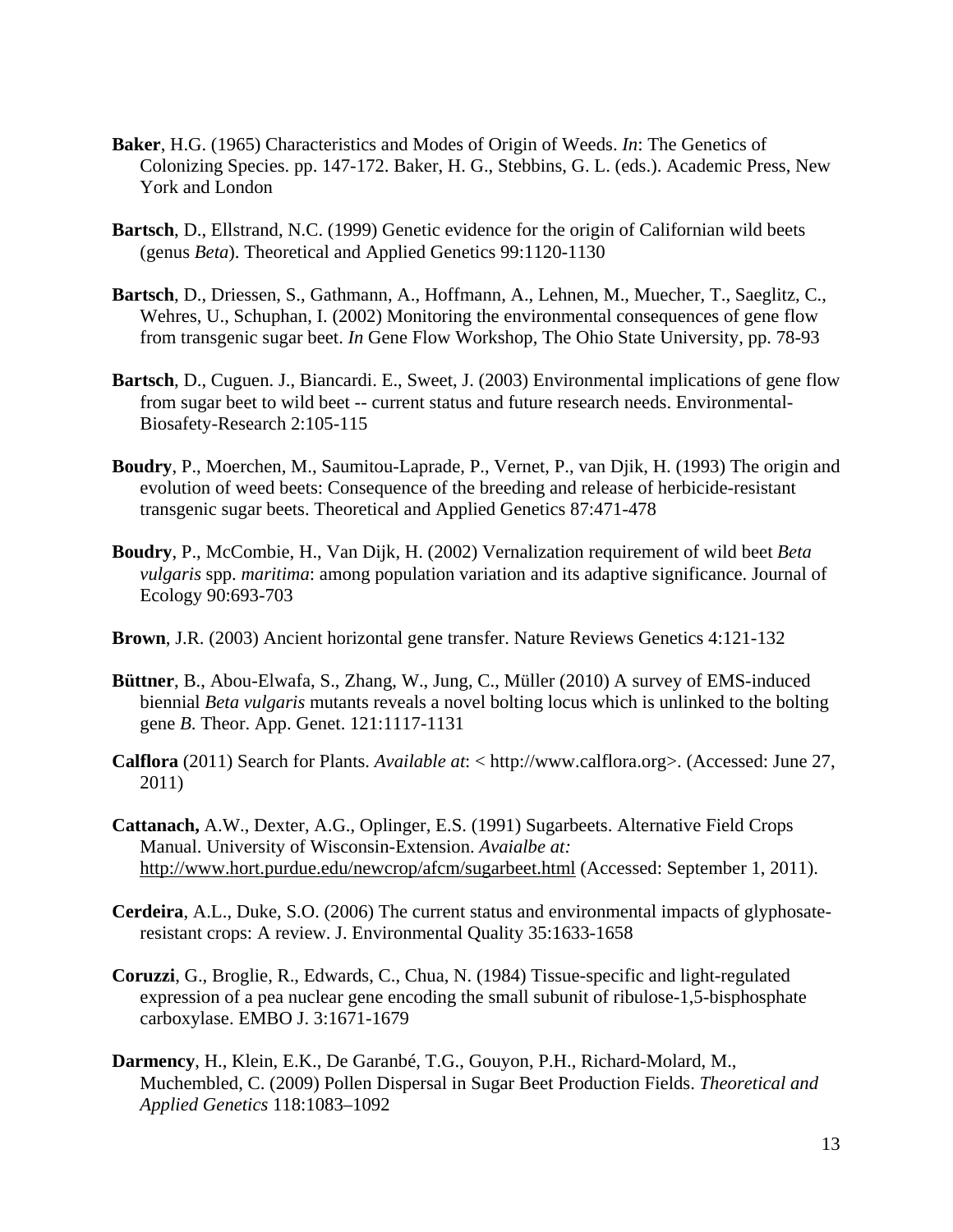- **Dewar**, A.M., Cooke, D.A. (2006) Chapter 13: Pests. Pgs. 316–358. *In*: Sugar Beet. Draycott, A. P. (ed.). Oxford, United Kingdom: Blackwell Publishing Ltd. World Agricultural Series: 474 pgs.
- **Dunfield**, K.E., Germida, J.J. (2003) Seasonal changes in the rhizosphere microbial communities associated with field-grown genetically modified canola (*Brassica napus*). Appl. Environ. Microbiol. 69:7310-7318
- **Estok**, D., B. Freedman, Boyle, D. (1989) Effects of the herbicides 2,4-D, glyphosate, Hexazinone, and Triclopyr on the growth of three species of ectomycorrhizal fungi. Bull. Environ. Contam. Toxicol. 42:835-839
- **FDA** (1998) Guidance for Industry: Use of Antibiotic Resistance Marker Genes in Transgenic Plants. pp. 28
- **Goldstein**, S.M. (2003) Life history observations of three generations of *Folsomia candida*  (Willem) (Colembola: Isotomidae) fed yeast and Roundup Ready soybeans and corn. Pp. 82. Masters thesis. Michigan State University
- **Gowda**, S., Wu, F.C., Sheperd, R.J. (1989) Identification of promoter sequences for the major RNA transcripts of figwort mosaic and peanut chlorotic streak viruses (caulimovirus group). J. Cell. Biochem 13D (supplement):301
- **Hanson**, L. (2003) Effect of treating sugar beet with the herbicide glyphosate on *Fusarium* yellows. Proceeding of the American Society of Agronomy, Crop Science Society of America, and Soil Science Society of America. Published Sept. 2, 2003
- **Harvey**, L. H.; Martin, T.J.; D. Seifers, D. (2003) Effect of Roundup Ready wheat on greenbug, Russian wheat aphid, and wheat curl mite. J. of Agr. and Urb. Ento. 20:203-206.
- **Howard**, E., Citovsky, V., Zambryski, P. (1990) The T-complex of Agrobacterium tumefaciens. *In*: Plant Gene Transfer. Beachy, R.N., Lamb, C.J. (eds.), Alan R. Liss, Inc., New York, New York. pp. 1-12
- **Ingram**, J. (2000) Separation Distances Required to Ensure Cross-pollination is Below Specified Limits in Non-seed Crops of Sugar Beet, Maize and Oilseed Rape. *Plant Varieties and Seeds* 13:181

**Jamornman**, S., S. Sopa, S. Kumsri, T. Anantachaiyong, and S. Rattithumkul (2003) Roundup Ready corn NK603 effect on Thai greenlacewing, *Mallada basalis* (Walker) under laboratory condition. Proc. Sixth Nat. Plant Protec. Conf., November 24-27, 2003

- **Johnson**, R. T., Burtch, L.M. (1958) The problem of wild annual sugar beets in California. Jour. Am. Soc. of Sugar Beet Tech. 10: 311-317
- **Kaneko**, T. *et al.* (2000) Complete genome structure of the nitrogen-fixing symbiotic bacterium *Mesorhizobium loti*. DNA Research 7:331-338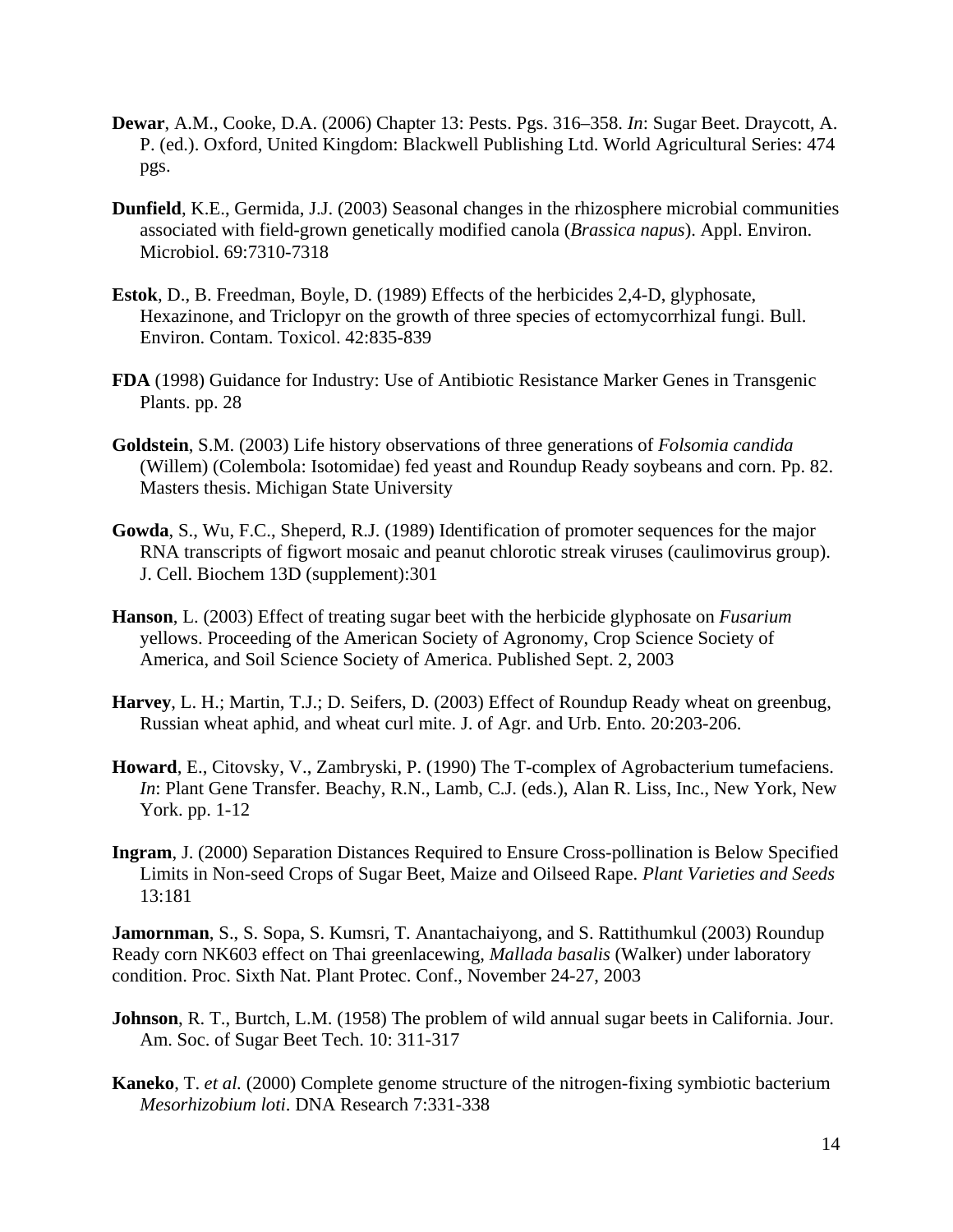- **Kaneko**, T. *et al.* (2002) Complete genomic sequence of nitrogen-fixing symbiotic bacterium *Bradyrhizobium japonicum* USDA110. DNA Research 9:189-197
- **Keeler**, K. (1989) Can genetically engineered crops become weeds? Bio/Technology 7:1134- 1139
- **Keese**, P. (2008) Risks from GMOs due to horizontal gene transfer. Environ. Biosafety Res. 7:123-149
- **Khan**, M.F. (2010) Introduction of glyphosate-tolerant sugar beet in the United State. Outlooks on Pest Management 21:38-41

**Koonin**, E.V., Makarova, K.S., Aravind, L. (2001) Horizontal gene transfer in prokaryotes: quantification and classification. Annual Review of Microbiology 55:709-742

- **Lange**, W., Brandenburg, W.A., De Bock, T.S.M. (1999) Taxonomy and cultonomy of beet (*Beta vulgaris* L.). Botanical Journal of the Linnean Society 130:81-96
- **Larson**, R.L., Hill, A.L., Fenwick, A., Kniss, A.R., Hanson, L.E., Miller, S.D. (2006) Influence of glyphosate on *Rhizoctonia* and *Fusarium* root rot in sugar beet. Pest Management Science 62:1182-1192
- **Lewellen**, R.T., Liu, H.-Y., Wintermantel, W.M., Sears, J.L. (2003) Inheritance of beet necrotic yellow vein virus (BNYVV) systemic infection in crosses between sugarbeet and *Beta macrocarpa*. 1<sup>st</sup> Joint IIRB-ASSBT Congress 149-160. Feb. 27-Mar. 1, 2003. San Antonio, TX
- **McFarlane**, F.S. (1975) Naturally occurring hybrids between sugar beet and *Beta macrocarpa* in the Imperial Valley of California. Journal of American Society of Sugar Beet Technologists 18:245-251
- **Monsanto and KWS SAAT AG** (2004) Petition for Determination of Nonregulated Status for Roundup Ready® Sugar Beet Event H7-1. Submitted by R. Schneider, Regulatory Affairs Manager. Monsanto Company, St. Louis, MO and G. Strittmatter, Head of Research and Breeding. KWS SAAT AG, Einbeck, Germany. (See Table http://www.aphis.usda.gov/biotechnology/not\_reg.html)
- **Morelli**, G., Nagy, F., Fraley, R.T., Rogers, S.G., Chua, N.H. (1985) A short conserved sequence is involved in the light-inducibility of a gene encoding ribulose 1,5-bisphosphate carboxylase small subunit of pea. Nature 315:200-204
- **OECD** (2001) Consensus Document on the biology of *Beta vulgaris* L. (Sugar Beet). In Series on Harmonization of Regulatory Oversight in Biotechnology, 40 pgs.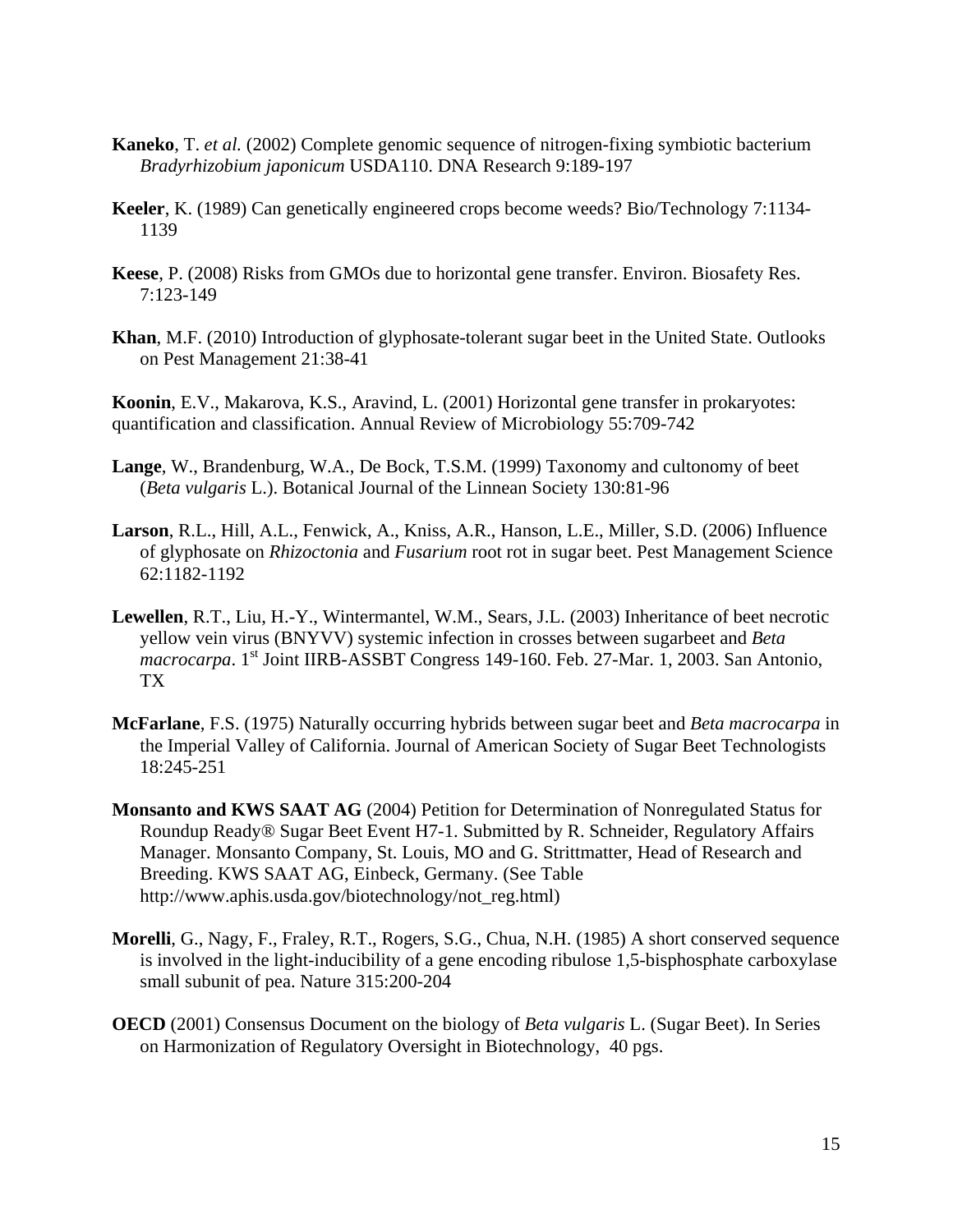- **Padgette**, S.R., Kolacz, K.H., Delannay, X., Re, D.B., Lavallee, B.J., Tinius, C.N., Rhodes, Y.I., Otero, W.K., Barry, G.F., Eichholtz, D.A., Peschke, V.M., Nida, D.L., Taylor, N.B., Kishore, G.M. (1995) Development, identification, and characterization of a glyphosate-tolerant soybean line. Crop Science 35:1451–1461
- **Padgette**, S.R., Re, D.B., Barry, G.F., Eichholtz, D.E., Delannay, X., Fuchs, R.L., Kishore, G.M., Fraley, R.T. (1996) New weed control opportunities: development of soybeans with a Roundup ready™ gene. pp. 54-84. *In* Agricultural, Environmental, Econonmic, Regulatory, and Technical Aspects. Duke, S.O. (ed). CRC Press Inc. 4:54-84
- **Panella**, L. (2003) USDA/ARS Research Geneticist and Sugarbeet Germplasm Committee Chair, Personal communication to J.R. Stander, Betaseed, Inc. (Appendix 2 of the Petition)
- **Panella**, L., Lewellen, R.T. (2007) Broadening the genetic base of sugar beet: introgression from wild relatives. Euphytica 154:383-400
- **Reding**, H.K., von dem Bussche, P., Hofmann, P. (2010) Letter to Michael C. Gregoire, USDA APHIS, July 29, 2010. Attached to Environmental Report submitted by Monsanto in support of petition 03-323-01p
- **Richins**, R.D., Scholthof, H.B., Sheperd, R.J. (1987) Sequence of figwort mosaic virus DNA (Caulimovirus Group). Nucl. Acids Res. 15:8451-8466
- **Sanger**, M., Daubert, S., Goodman, R.M. (1990) Characteristics of a strong promoter from figwort mosaic virus: comparison with the analogous 35S promoter from cauliflower mosaic virus and the regulated mannopine synthase promoter. Plant Molecular Biology 14:433-443
- **Savitsky**, H. (1975) Hybridization between *Beta vulgaris* and *B. procumbens* and transmission of nematode (*Heterodera schachtii*) resistance to sugarbeet. Can. J. Genet. Cytol. 17:197-209
- **Sheperd**, R.J., Richins, J.F., Duffus, J.F., Handley, M.K. (1987) Figwort mosaic virus: properties of the virus and it adaptation to a new host. Phytopathology 77:1668-1673
- **Siciliano**, S.D., Germida, J.J. (1999) Taxonomic diversity of bacteria associated with the roots of field-grown transgenic *Brassica napus* cv. Quest, compared to the nontransgenic *B. napus* cv. Excel and *B. rapa* cv. Parkland. FEMS Microbiol. Ecol. 29:263-272
- **Timko**, M.P., Herdies, L., de Alameida, E., Cashmore, A.R., Leemans, J., Krebbers, E. (1988) Genetic engineering of nuclear-encoded components of the photosynthetic apparatus of *Arabidopsis.* pp. 279-295. *In*: The Impact of Chemistry on Biotechnology – A Multidisciplinary Discussion. M. Phillips, S.P. Shoemaker, R.D. Middlekauff, R.M. Ottenbrite, editors. ACS Books, Washington, D.C.
- **USDA ARS**, United States Department of Agriculture Agricultural Research Service (2010) National Genetic Resources Program Germplasm Resources Information Network - (GRIN)